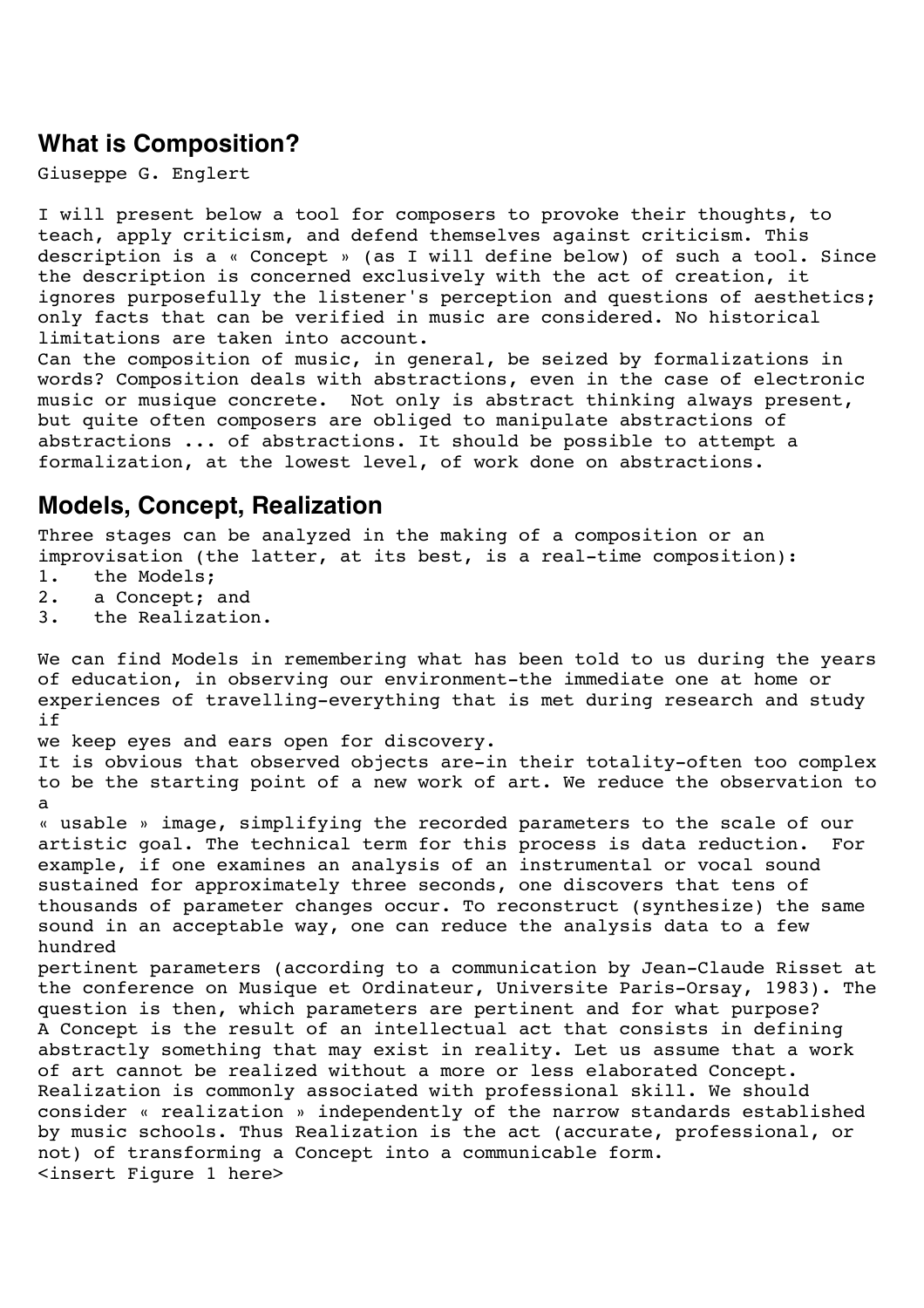Models are elements or structures that exist in our environment or in our past; not the real objects as they exist(ed), but their image made by composers for their personal use, dimming some details that they consider as being of minor importance, emphasizing other ones. Figure 1 lists some examples of Models.

The Concept is the abstract representation (willfully conceived or unconsciously springing into thought, held in mental memory or developed on paper or other media) of what the Realization is going to be. Its elaboration, from the chosen Models aiming at the Realization, is the core of composing activity. Collegues who do not use computers for making music almost certainly would prefer the more poetic expression « vision » for this stage of composition.

There are three aspects of a Concept:

- A. Concept of a working process:
	- 1. Free improvisation

2. Organization according to the chosen means for realizing a sound event

B. Concept of a musical form (see below)

C. Both A + B

The Concept of a musical form could be (in reference to the Model):

- A chosen Model
- Negation of a chosen Model
- Emphasis of one chosen Model over another
- Contradiction or distortion of a chosen Model
- Combination of several chosen Models (in relationship to the Realization):
- Time constraints (such as performance date and time)
- Time limits (total duration and sections)

• Choice of instrument (acoustical, electronic, combination of both, others)

- Number and choice of performers (instrumentation)
- Parameters and their hierarchy
- Notation
- Choice of programming language
- Means of synchronization, if synchronization is wanted
- Organization of soundspace, if wanted etc. etc.

The Realization is a transcription (one of several possible) of the Concept to a means of communication. It is the final result of the composing process and takes the form of a performable score, a live performance, a recording to be presented in public, a recording for private audition, or a new not yet experienced music activity.

Chronologically, the Realization is not always the final stage in the evolution towards a music event. In many cases, especially if the Realization is communicated via a score, a performance, including the required rehearsals, adds other problems to the music making. But we can consider the ensemble of such problems as being part of one of the previous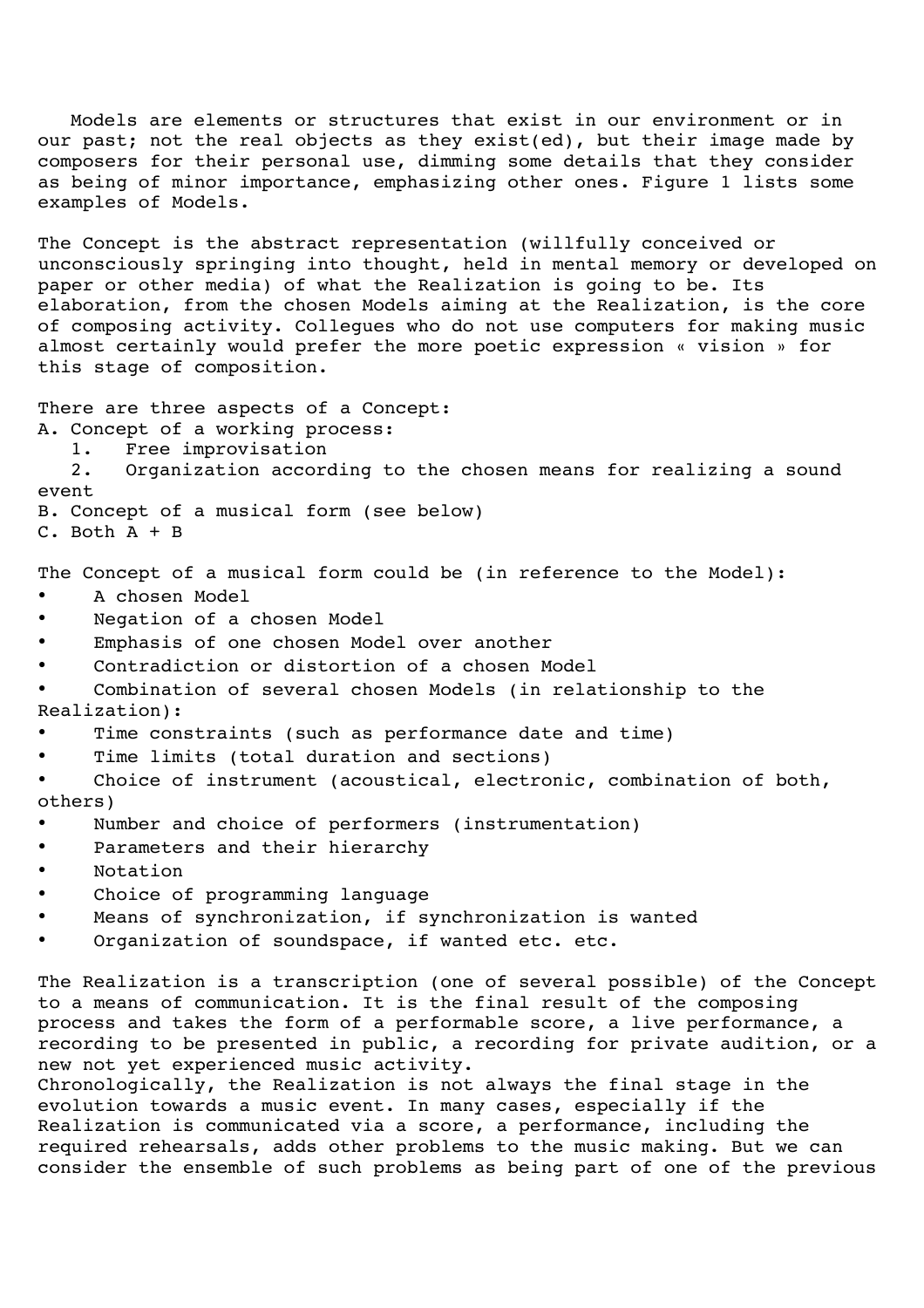stages. In fact, they might be part of a Model, and necessarily they have to be taken into account in the definition of the Concept and in the Realization.

## **Appreciation of a Composition**

It is obvious that the selection of Models cannot be referred to in judging the quality of the realized composition. It might influence the degree of interest of the listener. Indeed it is hard to imagine how a composition based on an uninteresting Model could captivate an audiance, even if the Concept is clear and the Realization perfect. On the other hand, no matter how tempting the chosen Model, a sloppy elaboration of the Concept or the lack of accuracy in the Realization can only lead to a mediocre result. In many writings about music, even by some reputedly serious critics or historians, one encounters often the terms « inspiration » and «influence», the first implying a positive appreciation, the second a rather negative one.

This terminology refers to the choice of Models, but does not inform the reader about the most important criterion, how the Concept has been elaborated. In other words, it does not say anything about the composition.

Figure 1. Examples of Composition Models

## **Models in nature:**

- Shapes of trees, leaves, flowers
- Crystals
- Nervous systems and neurons
- Coastlines

Natural laws reveled by physics, chemistry, and biology Topography (maps of urban or natural sites) Solar systems, comets, constellations Acoustical data: (spectra, Fourier or other)

- Acoustical environment
- Models of culture(s):
- Music theory
- Ancient or contemporary treatises
- Habits of music performance
- Philosophical and/or political thoughts
- Structures of society
- Liturgical forms
- Folk singing and dancing
- Games and strategies
- Literature, including poetry, prose, and vocal sounds
- Rhetoric forms
- Numbers, progressions of numbers, or other mathematical proportions
- Logical constructions, algorithms
- Structure and technology of instruments or machines
- Dramatic performances, film, video
- Paintings and graphical work
- Architecture